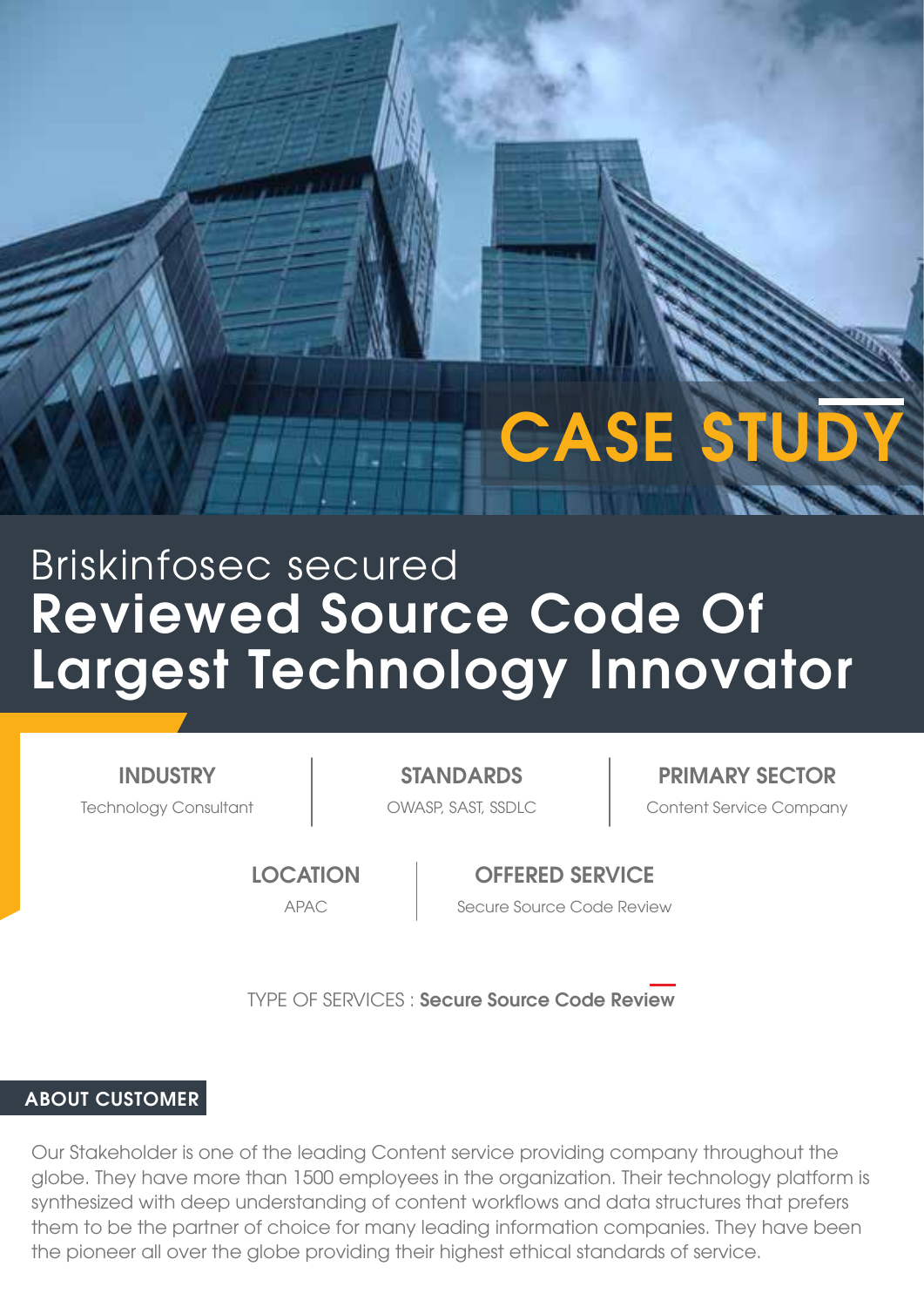#### ASSESSMENT SCOPE

For fixing the bugs in the content of source codes, the Client wanted us to conduct a proactive, secure source code review. So, we followed the process of static analysis code review. It is the process of checking every programming language using a suitable tool accordingly. It was important that their Source Code is free from vulnerabilities that may compromise their Internal Codes.

#### THE SOLUTION

The security professionals of Briskinfosec completed the bug fixing in source code using standards like OWASP secure code review and SSDLC.

Key highlights of the bug fix are as below :

| Serious issues related to Injection attacks, Password disclosure and buffer overflow issues were identified. The identified bugs were then fixed by the Development Team.

| We completely secured the Source codes from OWASP common attack by hardening the default configuration.

**| We performed vulnerability assessment by using** both automation and manual methods for identifying the issues.

| We provided the complete bug fixing document as a reference to the client's development team.

#### ISSUE TRACKING SHEET

All the identified issues were captured and will the be subjected for the retest review in a XLS format.

#### **FINAL BUG FIX REPORT**

Overview of the entire engagement, the issues identified and the recommendations made to mitigate the same.

## THE CHALLENGES

During testing, a lot of false positives were traced and identified. After identification, the false positives were subjected to infiltration for error rectification. Also, bugs in various Web applications persist due to improper codes. Like the phrase ("calm after storm"), with dedication and determination, Briskinfosec successfully reduced the Client's risk exposure where securing the Content service Bodies are taking an extremely strict approach to security.

## THE DELIVERABLE

The reports and remediation information provided were customized to match the Client's operational environment and development framework. The following reports were submitted to the customer.

Key highlights of the bug fix are below :

## | DAILY STATUS REPORT

This security assessment consumed around eight days for Two million Lines of the code to detect the flawed codes. During the process of testing, improper codes were identified, and we shared all identified issues with corresponding recommendation Fix over mail on a daily basis. Our prospect looked at the given accurate report (XLS) and started working the fix right from Day 1 as they need not work laboriously on the last day when the entire report is given by the security team thus making their final assessment report easier for preparation.

# | TECHNICAL SECURITY ASSESSMENT REPORT

Complete security testing was carried out. All the detected issues and the proof of concept (POC) will be covered with detailed steps in a PDF format. All identified issues are highlighted with the Line number of each issue.

## RISK BENEFITS

Briskinfosec declined various security risks by assessing the customer's infrastructure vulnerabilities and recommending solutions with proven methods to enhance security

#### COST SAVINGS

BriskInfosec suggested cost-effective measures based on the customer's business requirements that would ensure security and continuity of the business.

# CUSTOMER SATISFACTION

Secure Source code review test was conducted with minimum interruption and damage across customer systems to identify security vulnerabilities, impacts, and potential risks.